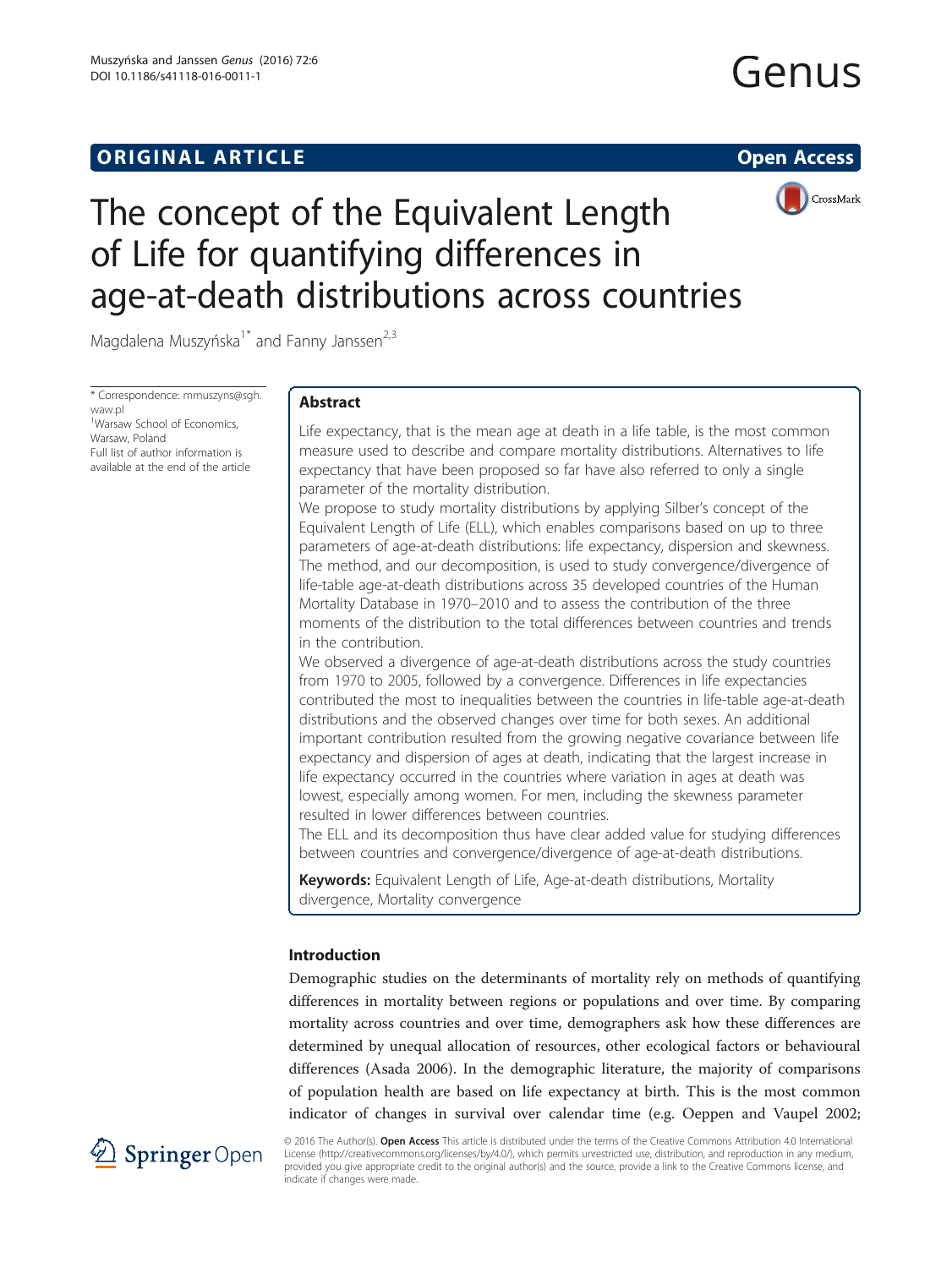White [2002](#page-13-0)), and forms the basis for discussion of differences in population health across countries (e.g. Goesling and Firebaugh [2004](#page-13-0); Moser et al. [2005](#page-13-0)) and across subgroups of the population, such as socio-economic disparities in mortality and health (e.g. Mackenbach et al. [1997](#page-13-0), Mackenbach et al. [2003](#page-13-0) or Kunst et al. [2004](#page-13-0)).

While life expectancy at birth provides a useful summary of mortality across all age groups, it refers to only one moment of mortality distributions, that is the mean age at death in a stationary population. There is a growing agreement in the demographic literature that discussion of differences in population health across various groups and over time should be based also on other measures of mortality distributions, and not only life expectancy. An example of such an additional measure is the modal age at death (the age at which most deaths occur), studied already by Lexis [\(1878](#page-13-0)) and more recently by Cheung et al. ([2005](#page-13-0)), Canudas-Romo ([2010\)](#page-13-0) and Thatcher et al. ([2010](#page-13-0)). There are also studies that focus on the dispersion of ages at death as an additional measure of the ageat-death distribution, using indicators such as variance, Theil and Gini indices and e†, and compare their values across countries (Edwards and Tuljapurkar [2005;](#page-13-0) Tuljapurkar and Edwards [2011;](#page-13-0) Vaupel et al. [2011\)](#page-13-0). Measures of inequality of ages at death are introduced into mortality studies to discuss two concepts: uncertainty of age at death and life span at the individual level (see, among others, Edwards [\(2013](#page-13-0)) for an extensive overview), and mortality compression (declining variability of age at dying) or expansion (increasing variability of age at dying) (i.e. Wilmoth and Horiuchi [1999\)](#page-13-0).

Mostly, however, the aforementioned measures of mortality distributions are applied to compare mortality distributions across populations, once again basing on a single moment. And therefore, the problem that these distributions are generally identifiable based on a minimum of two parameters is not addressed in these studies (i.e. approximated by a normal distribution that is identified by two parameters).

To our knowledge, only four studies so far have taken into account more than one moment of the age-at-death distributions when examining differences in distributions of ages at death across a group of countries. Smits and Monden ([2009](#page-13-0)) calculated Theil and Gini indices for the distribution of ages at death to study length of life inequality for the whole world. The Theil index of world inequality in ages at death was further decomposed to within- and between-country inequalities. Similarly, Edwards ([2011](#page-13-0)) studied global inequality in length of life based on standard deviation, interquartile range, Gini coefficient and Theil index, and discussed the results of the decomposition of the variance and the Theil index into within- and between-country contributions to inequality in life durations. None of the two aforementioned works, however, studied differences between countries in the variation in the life span per se, since the withincountry component of the total variation is simply a sum of variations within single countries and hence does not facilitate comparisons of this statistic across countries.

Next, the study of Edwards and Tuljapurkar [\(2005\)](#page-13-0) applied the Kullback–Leibler measure of divergence to quantify similarities in age-at-death distributions between countries and study their developments over calendar time. A limitation of this study was that the baseline distribution for comparison was that of Sweden in 2002, and it can be demonstrated that the convergence of age-at-death distributions of a country with the Swedish distribution does not necessarily guarantee the convergence of the age-at-death distributions between those countries. In the recent study by d'Albis et al. ([2014](#page-13-0)), the problem of a benchmark distribution was solved by comparing the age-at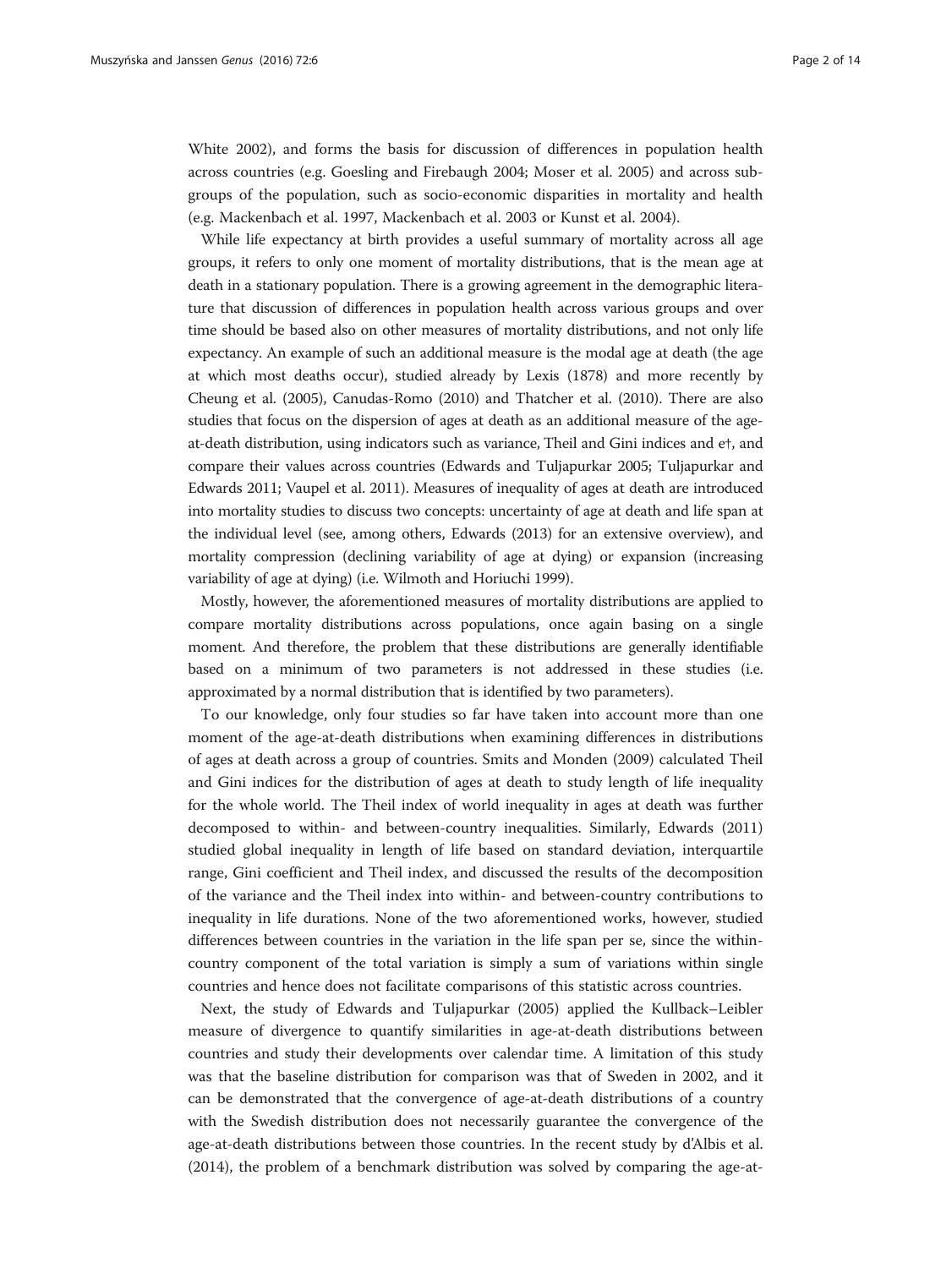death distribution of each of the countries with the average for a given year. D'Albis et al. ([2014](#page-13-0)) studied convergence in mortality distributions across developed countries in the years 1960–2008 by applying an index of disparity that was constructed as a sum of the results of Kullback–Leibler inequalities for single countries; total inequalities were studied separately for Eastern and for Western European countries. Unlike in the study of Edwards and Tuljapurkar [\(2005\)](#page-13-0), however, the total convergence/divergence, as measured by the Kullback–Leibler index, was not further decomposed to study the contribution of the mean and variance of the distributions; instead they were studied and discussed separately.

The comprehensive study of distributions of ages at death across countries and over time, by means of the three moments of the distributions, is still lacking. Such a study, however, would provide us with the answer to the question what the similarities/ dissimilarities of age-at-death distributions between countries and over calendar time constitute of, or phrased differently, what is the contribution of differences in life expectancy, differences in dispersion of ages at death and differences in asymmetry of the distribution to the between-country variation and convergence/divergence of the distributions over time. To answer these questions, the development of a new method is essential.

In the present study, we propose to use the concept of the Equivalent Length of Life (ELL) by Silber [\(1983\)](#page-13-0) to comprehensively compare distributions of ages at death across countries and over time. Apart from having a meaningful demographic interpretation, as "…length of life which, if being identical for all individuals, would give the same social welfare as the actual distribution of deaths by age." (Silber [1983](#page-13-0), p.21), the ELL summarizes mortality distributions in a single indicator but takes into account up to three moments: mean, variance and skewness. We also demonstrate that the total variation between countries in age-at-death distributions, quantified by the variance of the ELL, can be easily decomposed into the contribution of differences between the means, standard deviations and skewness parameters of the age-at-death distribution in individual countries. Hence, by applying the concept of the ELL a full picture of similarities/dissimilarities of age-at-death distributions between countries and over calendar time can be obtained. Moreover, for the first time, it will be possible to assess the contribution of differences in life expectancy, differences in dispersion of ages at death and in asymmetry to the between-country variation and convergence/divergence of the distributions over time.

In the empirical part of the study, we demonstrate the added value of the proposed method by studying convergence/divergence of life-table age-at-death distributions across the countries of the Human Mortality Database ([2014](#page-13-0)) in the years 1970–2010, and assess the contribution of the three moments of the distribution to the total differences between countries and its trends over the study years.

#### Method

#### The concept of Equivalent Length of Life

The concept of the Equivalent Length of Life (ELL) was introduced by Silber [\(1983\)](#page-13-0) as a development indicator, based on concepts by Atkinson [\(1970](#page-13-0)) and Kolm [\(1976a](#page-13-0), [b](#page-13-0)), and measures "…length of life which, if being identical for all individuals, would give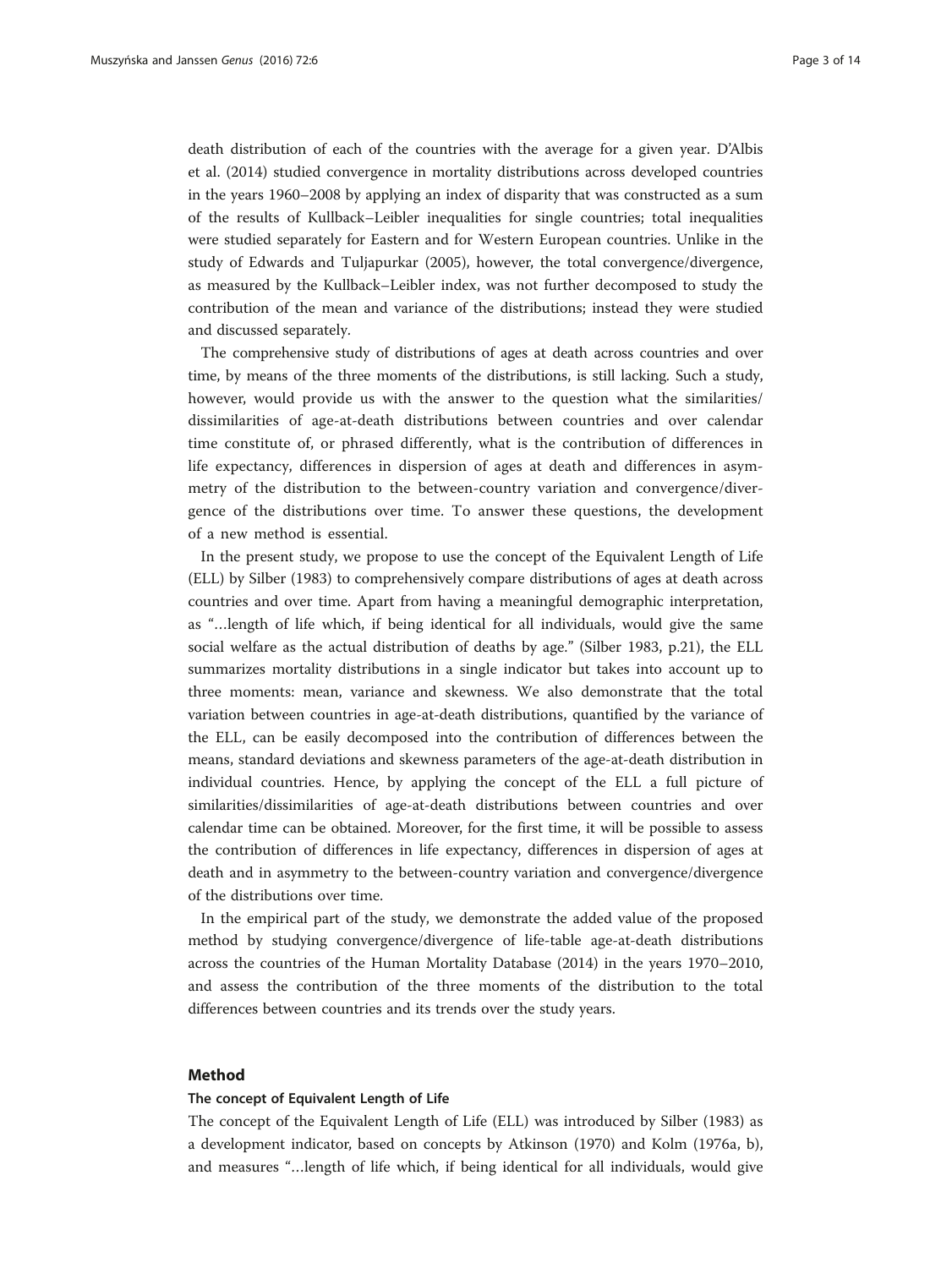the same social welfare as the actual distribution of deaths by age." (Silber [1983,](#page-13-0) p.21). Thus, the formula for the ELL is derived from the Social Welfare Function concept as:

$$
ELL = e_0(1-I) \tag{1}
$$

where I stands for any inequality index and  $e_0$  for life expectancy. Please note that this formula, and similarly the subsequent formulas, can be applied to different times and different countries. For simplicity reasons, we however did not add subscripts to the formulas.

When writing the formula for the ELL, one has to decide on a scale invariance of I: that is, the response of the statistic to proportional and absolute equal change in lifetime durations in the life table. In this paper, we focus on measures based on variance, and therefore in the above formula, we apply the coefficient of variation as the inequality index. According to Silber [\(1983\)](#page-13-0), one more choice needs to be made concerning the statistic under study. One should decide whether to give equal weight to differences in length of life at all ages, or whether the weights are different, for example for younger age groups. As our main research question concerns differences in the distributions of ages at death and we do not intend to place any normative judgment on those differences, we decided to give equal weight to deaths at all ages under study.

When the coefficient of variation is employed as an inequality measure, ELL reduces to:

$$
e_C = e_0 \left( 1 - \frac{\text{SD}}{e_0} \right) = e_0 - \text{SD}
$$
\n<sup>(2)</sup>

where SD stands for the standard deviation, or disparity, of life-table ages at death. As a result, the new index,  $e_C$ , where the mean duration of life  $e_0$  is discounted for the dispersion of ages at death, enables comparisons between populations that take into account both life expectancy and disparity of ages at death.

Furthermore, following Silber ([1988\)](#page-13-0), we take into account asymmetry of the distribution of ages at death in a modified index  $e_A$ , defined in this case as:

$$
e_A = e_0 - SD(1 - A) \tag{3}
$$

where A is a measure of asymmetry. Hence,  $e_A$  adjusts life expectancy for both dispersion and skewness of the age-at-death distribution.

As the asymmetry measure A, we use the relative Asymmetry Index proposed by Berrebi and Silber ([1987](#page-13-0)) and then applied to the modified ELL by Silber ([1988](#page-13-0)):

$$
A = \frac{1}{2} \frac{\text{SD}_{U} - \text{SD}_{L}}{\text{SD}}
$$
\n
$$
\tag{4}
$$

where SD is the standard deviation of ages at death of the whole distribution,  $SD_U$  is the standard deviation of ages at death of those who live longer than the median age at death and  $SD<sub>L</sub>$  stands for the standard deviation in ages at death of those who live fewer years than the median age at death.

By adjusting the index of  $e_C$  also for asymmetry of the distributions, we add information on the quantile of the distribution at which the dispersion mostly occurs. As a result, with relatively stable variation of ages at death for short-lived individuals in developed countries, the inclusion of the skewness parameter in the ELL summary measure means adding information about the level of variability of mortality among the longest-lived individuals. In practice, the adjustment for asymmetry of the distribution applies to the element of the ELL that refers to uncertainty of ages of death. In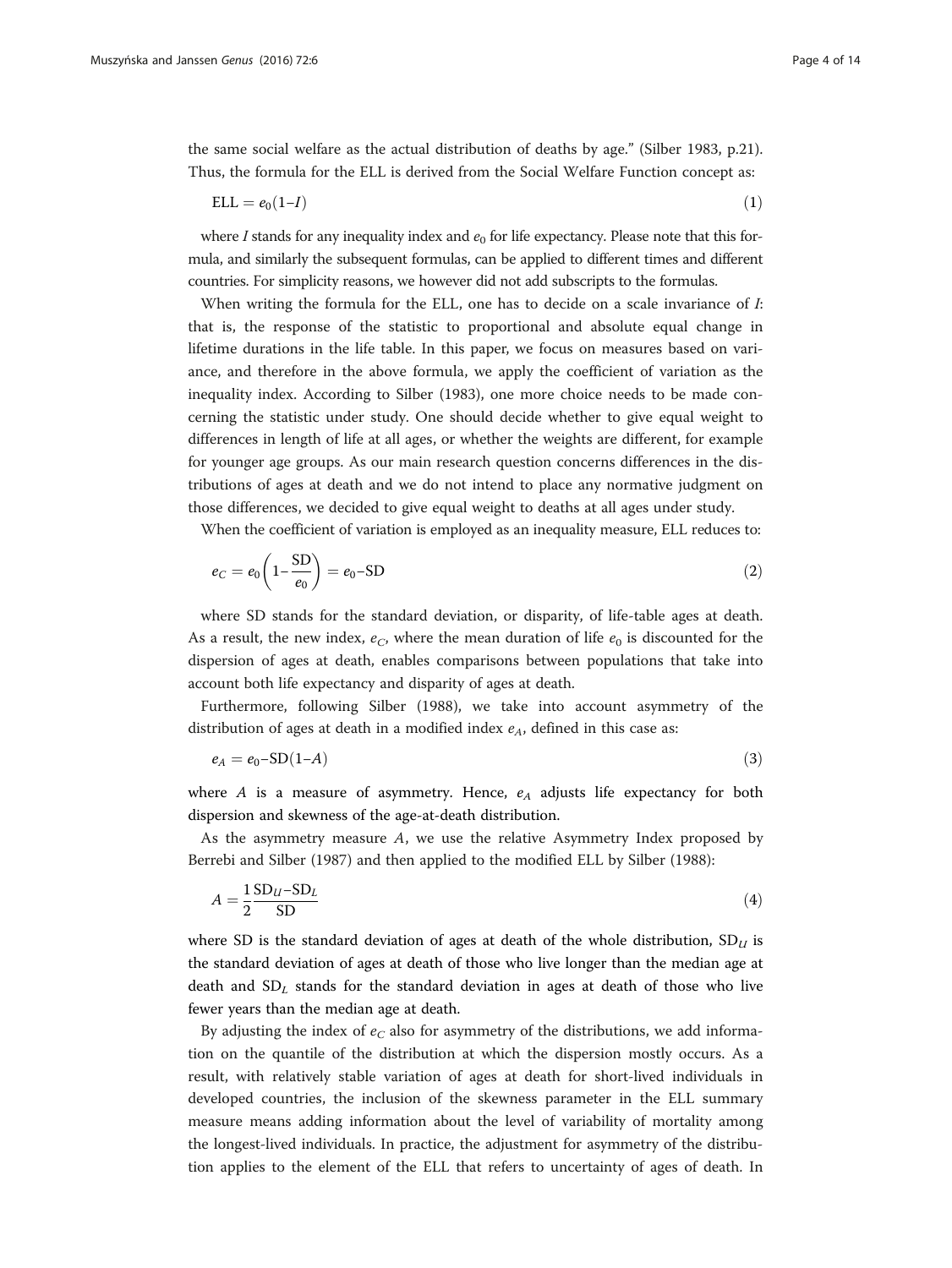developed countries, the uncertainty attributed to inequality of ages at death occurs mostly for the shortest-lived 50 % of individuals,  $SD_L > SD_U$  and the distribution is skewed to the left. Given the same level of variation for short-lived individuals, the lower the variability or the higher the compression of ages at death among long-lived individuals, the lower the value of  $SD_U$  and the more left-skewed the distribution, resulting in a smaller correction of life expectancy for the uncertainty in the ELL summary measure. As a result, the more uncertainty is concentrated among the longestlived individuals, the closer the value of  $e_A$  is to  $e_0$ .

#### Decomposition

Differences in the value of the ELL across developed countries can be quantified with variance ( $S^2$ ). In addition, the total variance of the ELL distribution (either  $e_C$  or  $e_A$ ) can be decomposed into the variance of its components and their covariance.

For  $e_C$ , the total variance can be decomposed into its components (life expectancy and disparity of ages at death) and their covariance, according to a formula that is derived from a simple decomposition of the variance of the sum of two variables:

$$
S^{2}(e_{C}) = S^{2}(e_{0}) + S^{2}(SD) - 2cov(e_{0}, SD)
$$
\n(5)

The first term stands for differences in life expectancies as measured by the variation in  $e_0$  and the second term stands for differences in dispersion parameters as measured by the variation in SD. The third term indicates the covariance between  $e_0$  and SD across the group of countries under study. For example, negative covariance would indicate that countries with high life expectancy are also characterized by low dispersion of ages at death. In a study of changes over time in the variance in  $e<sub>C</sub>$  in a group of countries, the contribution of changes in life expectancy and of changes in the dispersion of ages at death (compression when dispersion is declining, expansion when dispersion is increasing) can be assessed accordingly.

When differences in the value of  $e_A$  across developed countries are quantified with variance,  $e_A$  reduces to:

$$
e_A = e_0 - SD + A \tag{6}
$$

where  $A^{'} = \frac{1}{2} (SD_{U} - SD_{L}).$ 

Variance in  $e_A$  can be decomposed into the following elements:

$$
S^{2}(e_{A}) = S^{2}(e_{0}) + S^{2}(SD) + S^{2}(A^{'}) - 2cov(e_{0}, SD) - 2cov(SD, A^{'}) + 2cov(e_{0}, A^{'})
$$
 (7)

The first three elements stand for variance in the three parameters of the distribution (life expectancy, disparity, skewness), and the next three elements indicate covariance between each pair of the parameters. The three covariance elements may be used to answer additional important research questions. Is high life expectancy achieved at low disparity of ages at death, because all individuals are long-lived, or does the high life expectancy result from high skewedness, that is extended life durations of a small group of long-lived individuals? Does high dispersion of ages at death result from large differences (=decompression) of mortality at old age, or large differences among shortlived individuals? And, when applied to analysis of data over time, what is the relationship between increases in life expectancy and less dispersion (=compression) of mortality among long-lived individuals?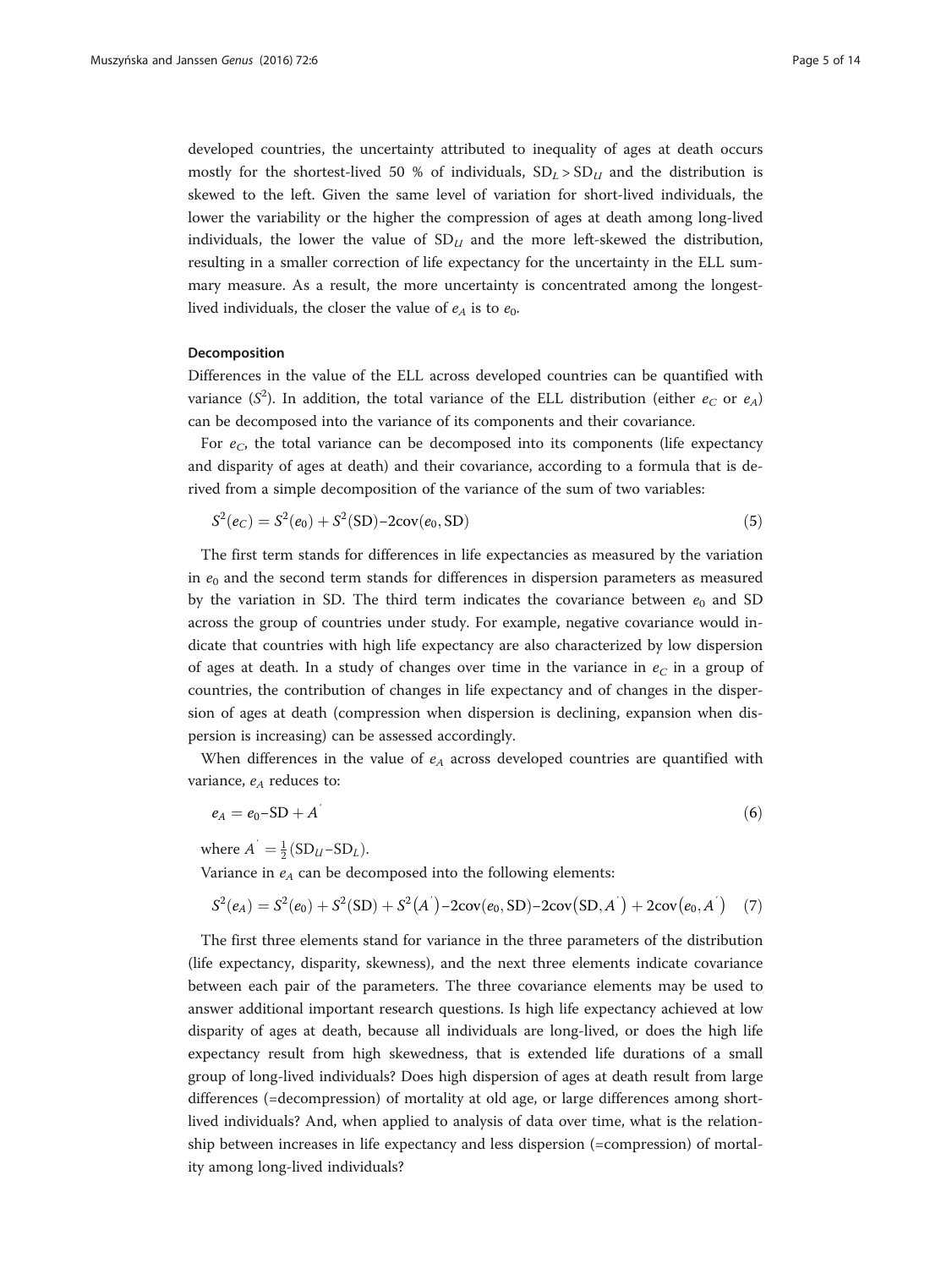#### Empirical application

The methods proposed above are applied to study differences in mortality and age-atdeath distributions, and their convergence/divergence in developed countries over the years 1970–2010, separately for males and females. Data used in the empirical part of the study come from the Human Mortality Database [\(2014\)](#page-13-0). Out of the 38 countries present in the database, Chile, Israel and Slovenia were excluded due to the short time period covered by the database for those countries. For the remaining 35, we estimated the statistics in the common period covered, that is between 1970 and 2010 (or the last year available, but not earlier than 2008).

As was the case in the previous studies of differences in age-at-death distributions (Edwards [2011;](#page-13-0) Edwards and Tuljapurkar [2005](#page-13-0); Smits and Monden [2009](#page-13-0)), we eliminated differences in infant and childhood mortality, studying truncated distributions of the length of life above the age of completed 10 years. From life tables of individual countries, we estimated the value of the expected number of years lived for those aged 10  $(e_{10})$ ; the other statistics for the Equivalent Length of Life ( $e_C$  and  $e_A$ ) are also based on this limited age range.

#### Empirical results

In 2010, the average life expectancy at age 10  $(e_{10})$  for women in the 35 selected countries was 71.6 years, with an average dispersion of the life-table age-at-death distribution (SD) of 12.6 years, resulting in an average  $e_C$  of 59.0 years, and an average skewness of the lifetable age-at-death distribution (A) of -0.29, resulting in an average  $e_A$  of 55.3 (Table [1](#page-6-0)). For women, the variance  $(S^2)$  across the 35 countries proved to be the highest for the ageat-death statistic  $e_A$  (11.8), that is when taking into account all the three moments of the age-at-death distribution (mean, dispersion, skewness). Compared to women, the average  $e_{10}$  for men in 2010 is lower (65.3), but dispersion of ages of death (SD) is higher (14.3), leading to a lower average  $e_C$  (51.0) and  $e_A$  (47.5) (Table [1\)](#page-6-0). The variance between the countries in the summary measures of age-at-death distributions is much higher for men than women. The highest variance for men is observed for  $e_c$  (34.2).

For both men and women, the covariance between  $e_{10}$  and SD in 2010 was negative, indicating that countries with higher life expectancy were also characterized by lower dispersion of ages at death. The relationship between skewness and dispersion on the one hand and skewness and the mean age at death  $(e_{10})$  on the other hand depends on sex.

From 1970 to 2005, a divergence between the selected countries in age-at-death distributions was observed, indicated by an increase in the variance of the three summary measures ( $e_{10}$ ,  $e_C$ ,  $e_A$ ) for both sexes, followed by a convergence (=declining variance) in the distributions between 2005 and 2010 (Table [1](#page-6-0) and Fig. [1\)](#page-7-0).

The smallest change in variance in both periods was observed for the measure based only on the mean value, that is the expected number of years lived at age 10  $(e_{10})$ . The largest increase in variance between 1970 and 2005 occured for women when the expected number of years lived were adjusted for both dispersion and skewness  $(e_A)$ , whereas for men this occured for  $e_C$ , which only involves adjustment for dispersion. The highest decline in variance over the next 5 years occurred in the expected number of years lived adjusted only for dispersion  $(e_C)$ . Thus, not only did divergence and subsequent convergence occur in the mean value of the age-at-death distribution, this process was even more pronounced when distributions were additionally summarized by their dispersion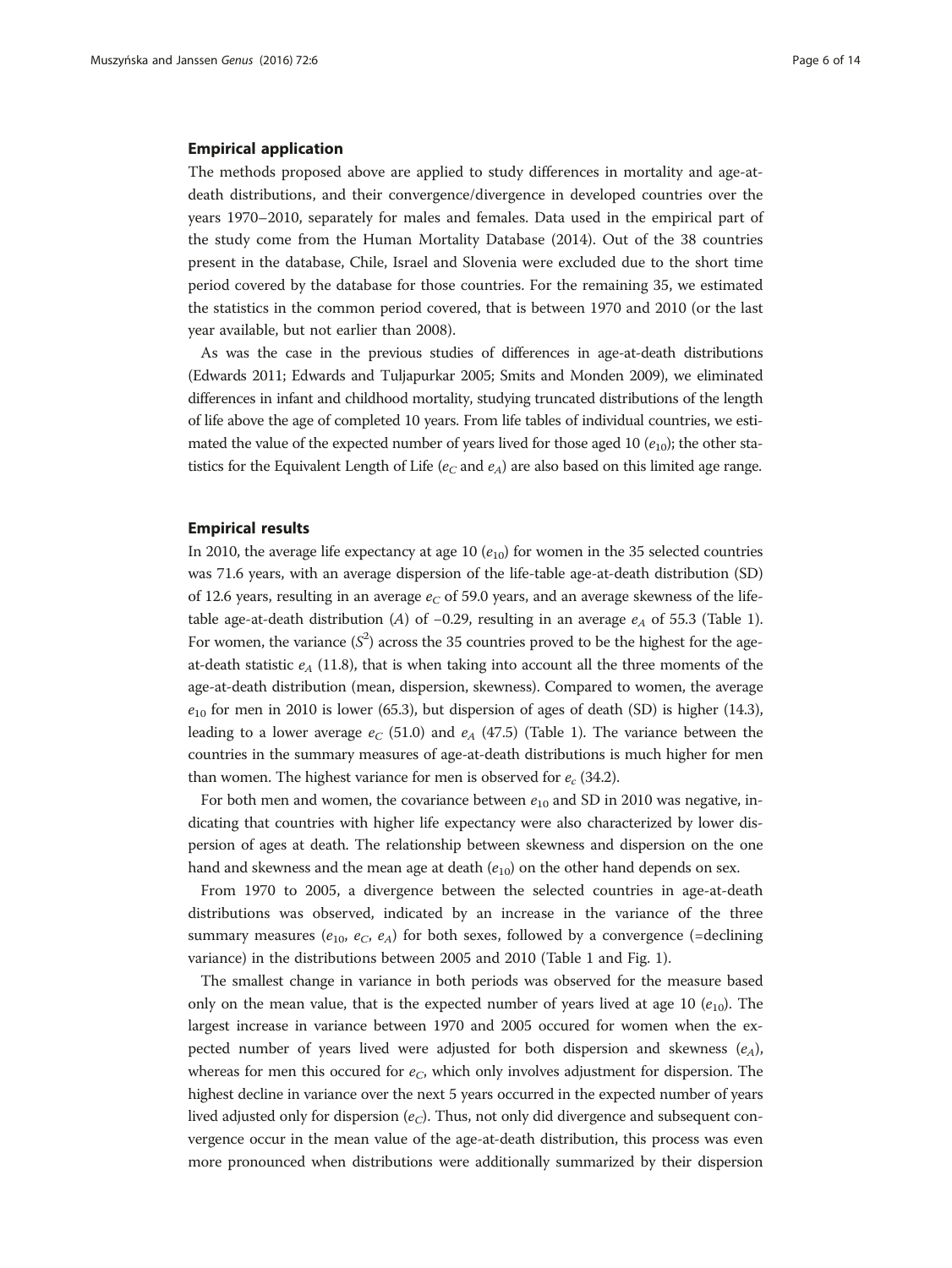| in the statistics in two sub-periods: 1970-2005 and 2005-2010 |         |         |         |         |         |                   |           |           |
|---------------------------------------------------------------|---------|---------|---------|---------|---------|-------------------|-----------|-----------|
| Statistic                                                     | 1970    | 1980    | 1990    | 2000    | 2005    | 2010 <sup>a</sup> | 1970-2005 | 2005-2010 |
| Women                                                         |         |         |         |         |         |                   |           |           |
| $Mean(e_{10})$                                                | 65.7    | 67.0    | 68.3    | 69.7    | 70.6    | 71.6              | 4.9       | 1.0       |
| Mean(e <sub>c</sub> )                                         | 52.4    | 53.8    | 55.2    | 56.8    | 57.8    | 59.0              | 5.4       | 1.2       |
| Mean(e <sub>A</sub> )                                         | 48.9    | 50.3    | 51.6    | 53.1    | 54.2    | 55.3              | 5.3       | 1.1       |
| Mean(SD)                                                      | 13.3    | 13.2    | 13.1    | 12.9    | 12.7    | 12.6              | $-0.7$    | $-0.1$    |
| Mean(A)                                                       | $-0.27$ | $-0.27$ | $-0.27$ | $-0.28$ | $-0.29$ | $-0.29$           | $-0.02$   | 0.00      |
| $S^2(e_{10})$                                                 | 1.43    | 3.04    | 4.49    | 7.44    | 8.94    | 7.37              | 7.51      | $-1.57$   |
| $S^2(e_C)$                                                    | 2.04    | 3.99    | 5.95    | 10.80   | 13.83   | 11.34             | 11.79     | $-2.49$   |
| $S^2(e_A)$                                                    | 2.19    | 4.09    | 5.66    | 10.82   | 14.22   | 11.76             | 12.04     | $-2.46$   |
| $S^2(SD)$                                                     | 0.43    | 0.41    | 0.30    | 0.50    | 0.74    | 0.63              | 0.31      | $-0.11$   |
| $S^2(A')$                                                     | 0.04    | 0.07    | 0.06    | 0.08    | 0.07    | 0.07              | 0.03      | 0.00      |
| cor $(e_{10}SD)$                                              | $-0.11$ | $-0.25$ | $-0.50$ | $-0.74$ | $-0.80$ | $-0.77$           | $-0.69$   | 0.03      |
| cor (SD,A')                                                   | $-0.54$ | $-0.38$ | $-0.06$ | $-0.31$ | $-0.49$ | $-0.48$           | 0.05      | 0.01      |
| cor $(e_{10}A)$                                               | $-0.11$ | $-0.10$ | $-0.36$ | $-0.11$ | 0.06    | 0.11              | 0.16      | 0.05      |
| Men                                                           |         |         |         |         |         |                   |           |           |
| $Mean(e_{10})$                                                | 59.5    | 60.0    | 61.2    | 62.7    | 63.8    | 65.3              | 4.3       | 1.5       |
| Mean(e <sub>c</sub> )                                         | 44.5    | 45.1    | 46.3    | 48.0    | 49.4    | 51.0              | 4.9       | 1.6       |
| Mean(e <sub>A</sub> )                                         | 41.0    | 41.7    | 42.8    | 44.5    | 46.0    | 47.5              | 5.0       | 1.5       |
| Mean(SD)                                                      | 15.0    | 14.9    | 14.9    | 14.7    | 14.4    | 14.3              | $-0.6$    | $-0.1$    |
| Mean(A)                                                       | $-0.23$ | $-0.23$ | $-0.23$ | $-0.24$ | $-0.24$ | $-0.25$           | $-0.01$   | $-0.01$   |
| $S^2(e_{10})$                                                 | 3.11    | 7.22    | 11.13   | 22.58   | 29.28   | 23.27             | 26.17     | $-6.01$   |
| $S^2(e_C)$                                                    | 5.89    | 12.61   | 16.96   | 32.95   | 42.28   | 34.17             | 36.39     | $-8.21$   |
| $S^2(e_A)$                                                    | 6.37    | 12.22   | 15.34   | 27.16   | 34.55   | 28.46             | 28.18     | $-6.09$   |
| $S^2(SD)$                                                     | 4.97    | 5.45    | 4.94    | 5.48    | 7.72    | 7.10              | 2.75      | $-0.62$   |
| $S^2(A')$                                                     | 0.16    | 0.15    | 0.25    | 0.46    | 0.93    | 0.86              | 0.77      | $-0.07$   |
| cor $(e_{10}$ , SD)                                           | $-0.74$ | $-1.03$ | $-1.39$ | $-3.47$ | $-7.35$ | $-6.56$           | $-6.61$   | 0.78      |
| cor (SD,A')                                                   | $-0,60$ | $-0.16$ | $-0.04$ | 0.52    | 0.61    | 0.58              | 1.21      | $-0.03$   |
| cor $(e_{10}A)$                                               | 0.03    | $-0.36$ | $-0.59$ | $-0.86$ | $-0.90$ | $-0.86$           | $-0.93$   | 0.04      |

<span id="page-6-0"></span>Table 1 Mean and variance (S<sup>2</sup>) of the summary measures of the life-table age-at-death distributions  $(e_{10}, e_{0}e_{0})$  and mean, variance and covariance of its components (dispersion SD, and skewness A') across 35 developed countries, by sex. Selected years between 1970 and 2010, and absolute change

Notes: the table shows variance in statistics of the distribution of life-table ages at death above age 10;  $e_{10}$  is the life expectancy at age 10;  $e_c$  is the Equivalent Length of Life with  $e_{10}$  adjusted for dispersion of ages at death above age 10;  $e_A$  is the Equivalent Length of Life with  $e_{10}$  adjusted for dispersion and skewness of ages at death above age 10; SD is the standard deviation; A and A' are the skewness statistics; cor stands for correlation. The statistics of the life-table age-at-death distribution above age 10 for the individual countries, by sex, and selected years, can be viewed from the [Appendix](#page-11-0) (Table 3 and Fig. 2). Source: Authors' estimations based on Human Mortality Database [\(2014\)](#page-13-0) <sup>a</sup> <sup>a</sup>Or latest available year

and skewness. For HMD populations, we thus observe both divergence followed by convergence in the shape of the age-at-death distribution.

Interestingly, while for women differences between the variances in the three measures are small and the values of  $e_c$  and  $e_A$  are almost equal, for men they are large and grow over the study years. In general, distributions of ages at death for single countries are characterized by significantly bigger differences in the three moments of the distribution for males than for females. These differences are to a large extent the result of inclusion of Eastern European countries where, for men, substantially different values are observed than in the remaining countries: lower life expectancy, higher inequality of ages at death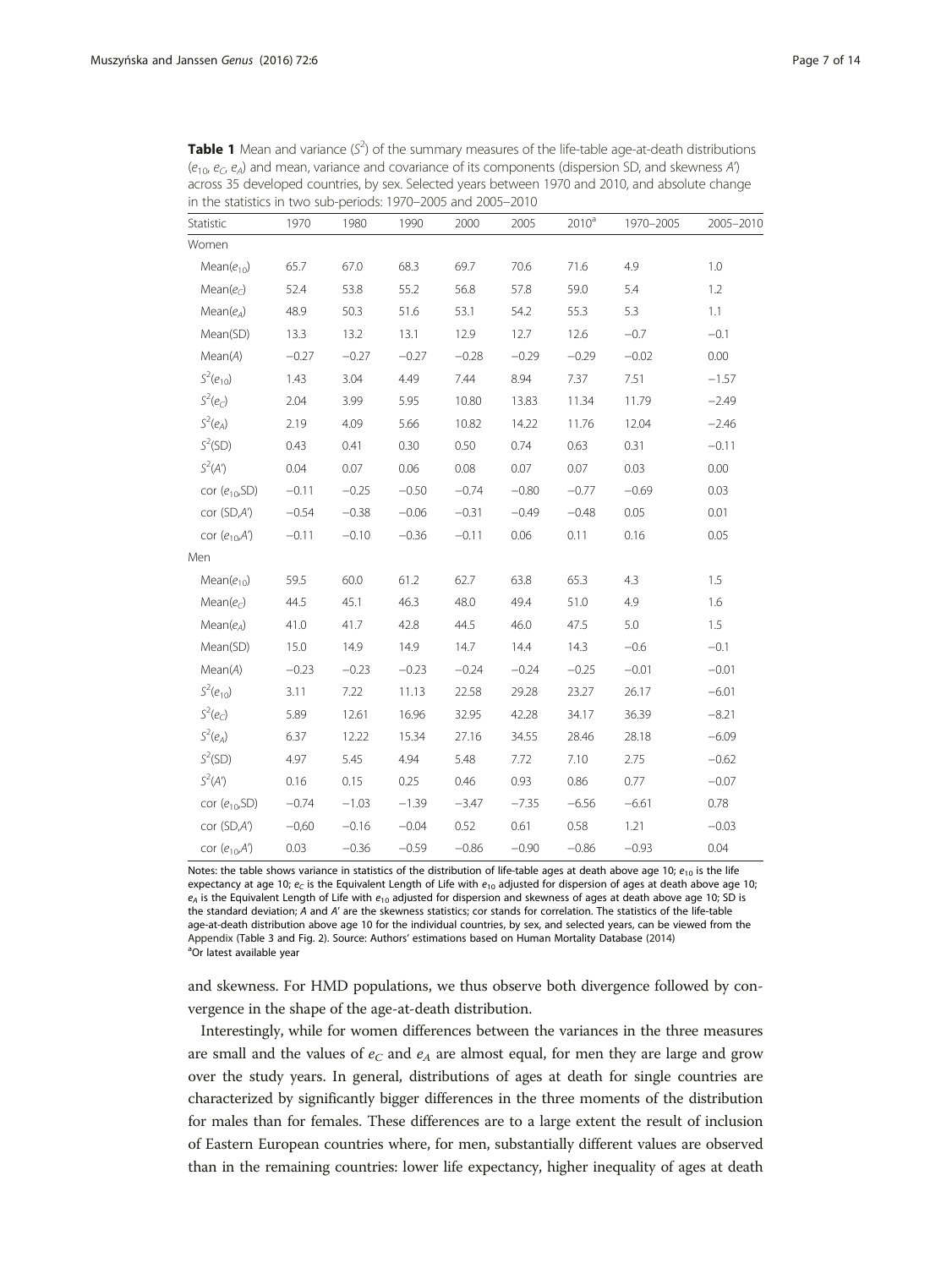<span id="page-7-0"></span>

and lower negative skewness of the distributions [\(Appendix](#page-11-0): Table 3 and Fig. 2). The low mean and relatively high variance of ages at death in Eastern Europe have been discussed in detail by D'Albis et al. [\(2014](#page-13-0)). The lower negative skewness we observed for Eastern European countries results mainly from a lower variability, or compression, of ages at death among the longest-lived 50 % of individuals than in the remaining countries.

Table [2](#page-8-0) shows the results of decomposing the total variance in  $e_C$  and  $e_A$  between the countries into their components. For both sexes, between-country differences in the mean age at death were the largest factor responsible for differences in the age-at-death distributions. That is, variance in the exped number of years lived  $(e_{10})$  was the largest contributor to the variance in the two measures of the ELL:  $e_C$  and  $e_A$ . While for women the contribution of differences between mean values to the total variation decreased from 1990 onwards, for men, we observe an increase of this contribution over the study period.

The next factor important for the differences in the summary measures was the gap between countries with both high life expectancy and low dispersion of ages at death (e.g. Northern European countries) versus countries with both low life expectancy and high dispersion (e.g. Eastern Europe). That is, the second largest contribution to the total variance in  $e_c$  and  $e_A$  was of the covariance between  $e_{10}$  and the standard deviation of ages at death (SD). As may be seen in Table [1](#page-6-0), the covariance between  $e_{10}$  and SD was itself negative, which indicates that countries with higher life expectancy were also characterized by lower dispersion of ages at death. The gap between countries with higher life expectancy and lower dispersion of ages at death, and the countries with lower life expectancy and higher dispersion grew over the years 1970–2005, as indicated by the increasing negative correlation between the two measures shown in Table [1.](#page-6-0) These growing differences between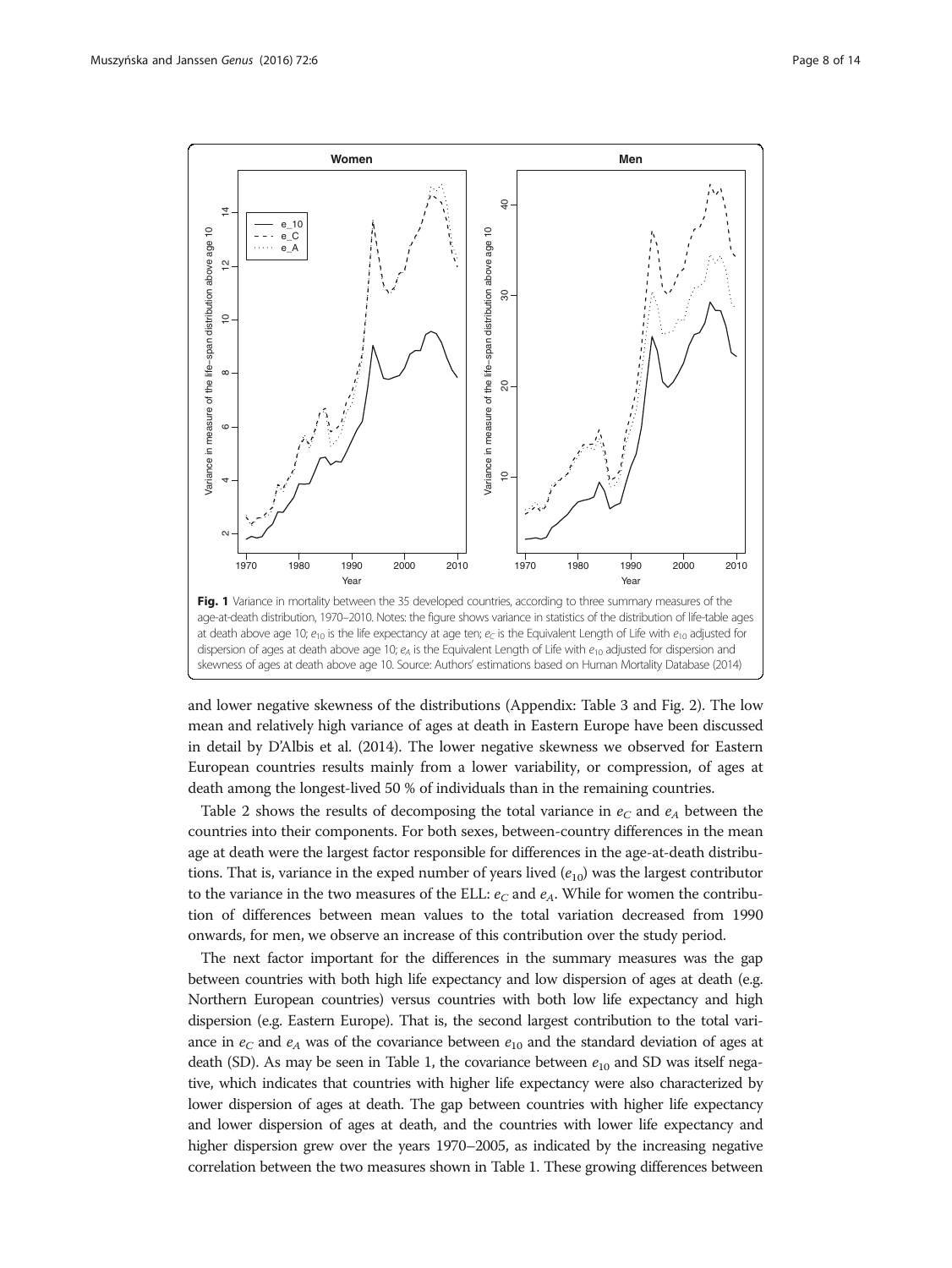| Statistic                        | 1970                                  | 1980                                  | 1990    | 2000    | 2005    | 2010 <sup>a</sup> |  |  |  |  |
|----------------------------------|---------------------------------------|---------------------------------------|---------|---------|---------|-------------------|--|--|--|--|
|                                  | Women                                 |                                       |         |         |         |                   |  |  |  |  |
|                                  |                                       | Contribution to the variance in $e_c$ |         |         |         |                   |  |  |  |  |
| $S^2(e_{10})$                    | 0.70                                  | 0.76                                  | 0.75    | 0.69    | 0.65    | 0.65              |  |  |  |  |
| $S^2(SD)$                        | 0.21                                  | 0.10                                  | 0.05    | 0.05    | 0.05    | 0.06              |  |  |  |  |
| $-2$ cov ( $e_{10}$ , SD)        | 0.09                                  | 0.14                                  | 0.20    | 0.27    | 0.30    | 0.29              |  |  |  |  |
|                                  |                                       | Contribution to the variance in $e_A$ |         |         |         |                   |  |  |  |  |
| $S^2(e_{10})$                    | 0.66                                  | 0.74                                  | 0.79    | 0.69    | 0.63    | 0.63              |  |  |  |  |
| $S^2(SD)$                        | 0.20                                  | 0.10                                  | 0.05    | 0.05    | 0.05    | 0.05              |  |  |  |  |
| $S^2(A')$                        | 0.02                                  | 0.02                                  | 0.01    | 0.01    | 0.00    | 0.01              |  |  |  |  |
| $-2$ cov ( $e_{10}$ , SD)        | 0.08                                  | 0.13                                  | 0.21    | 0.26    | 0.29    | 0.28              |  |  |  |  |
| $-2$ cov (SD, $A$ <sup>*</sup> ) | 0.10                                  | 0.04                                  | 0.00    | 0.02    | 0.02    | 0.03              |  |  |  |  |
| 2cov $(e_{10}A)$                 | $-0.02$                               | $-0.02$                               | $-0.06$ | $-0.01$ | 0.01    | 0.01              |  |  |  |  |
|                                  | Men                                   |                                       |         |         |         |                   |  |  |  |  |
|                                  |                                       | Contribution to the variance in $e_C$ |         |         |         |                   |  |  |  |  |
| $S^2(e_{10})$                    | 0.53                                  | 0.57                                  | 0.66    | 0.69    | 0.69    | 0.68              |  |  |  |  |
| $S^2(SD)$                        | 0.16                                  | 0.10                                  | 0.06    | 0.04    | 0.04    | 0.04              |  |  |  |  |
| $-2$ cov ( $e_{10}$ , SD)        | 0.31                                  | 0.33                                  | 0.28    | 0.28    | 0.27    | 0.28              |  |  |  |  |
|                                  | Contribution to the variance in $e_A$ |                                       |         |         |         |                   |  |  |  |  |
| $S^2(e_{10})$                    | 0.49                                  | 0.59                                  | 0.73    | 0.83    | 0.85    | 0.82              |  |  |  |  |
| $S^2(SD)$                        | 0.15                                  | 0.10                                  | 0.07    | 0.05    | 0.04    | 0.05              |  |  |  |  |
| $S^2(A')$                        | 0.01                                  | 0.01                                  | 0.01    | 0.02    | 0.02    | 0.01              |  |  |  |  |
| $-2$ cov ( $e_{10}$ , SD)        | 0.29                                  | 0.34                                  | 0.31    | 0.33    | 0.33    | 0.34              |  |  |  |  |
| $-2$ cov (SD, $A$ <sup>*</sup> ) | 0.12                                  | 0.02                                  | 0.00    | $-0.03$ | $-0.04$ | $-0.04$           |  |  |  |  |
| 2cov $(e_{10}A)$                 | 0.01                                  | $-0.05$                               | $-0.12$ | $-0.20$ | $-0.21$ | $-0.18$           |  |  |  |  |

<span id="page-8-0"></span>**Table 2** Contribution (in percent) to the variance in the ELL summary measures  $e_c$  and  $e_A$  across 35 developed countries of the different components constituting the summary measures (dispersion SD and skewness A', and their interrelations), by sex, and for selected years from 1970 to 2010

Notes: the table shows variance in statistics of the distribution of life-table ages at death above age 10;  $e_{10}$  is the life expectancy at age 10;  $e_C$  is the Equivalent Length of Life with  $e_{10}$  adjusted for dispersion of ages at death above age 10;  $e_A$  is the Equivalent Length of Life with  $e_{10}$  adjusted for dispersion and skewness of ages at death above age 10; SD is the standard deviation; A' is the skewness statistic; cov is covariance. Source: Authors' estimations based on Human Mortality Database [\(2014](#page-13-0)) <sup>a</sup>Or latest available year

countries resulted in an increasing relative contribution of this factor to the total variation in  $e_C$  for women, but for men its relative contribution to  $e_C$  remained comparatively stable despite an absolute level that was times higher.

At the same time, differences between countries in the age-at-death dispersion itself, as measured by SD, were small and of little and decreasing importance for the total differences between distributions. Similarly, the contribution of the variance in the skewness statistic  $(A')$  to the total differences in  $e_A$  was small. For men, a large effect of asymmetry on the variance in  $e_A$  was present since 1980 in the form of negative contribution of the covariance between  $e_0$  and A' to the variance in  $e_A$ . The relationship between the two measures was negative for males (Table [1](#page-6-0)) and increased until 2005. For women, the contribution of this element is negligible.

For men after 1980, the negative and high contributions of the covariance between mean and inequality as well as between mean and skewness to the differences between countries result from the existence of outliers (Eastern European countries), as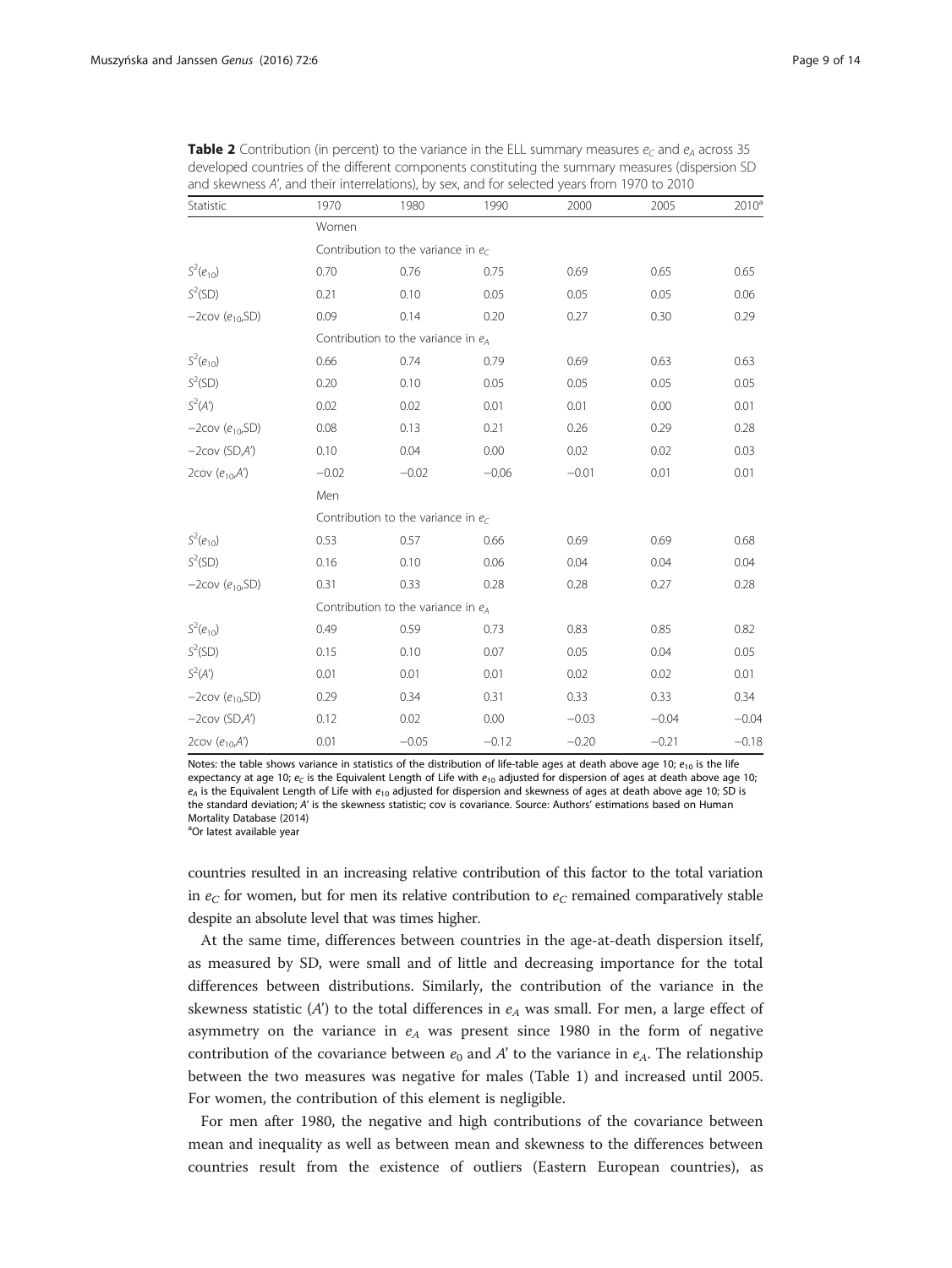discussed above. The gap between age-at-death distributions of the Eastern European countries and the remaining countries also grew for males over the study years and hence resulted in the growing contribution of the two elements to the total inequality.

For women, starting in the 1980s, only the covariance between mean and inequality was of importance to the total disparities in  $e_C$  and  $e_A$ . Like for men, this was the effect of outliers, that is Eastern European countries, which have relatively low mean and high dispersion of ages at death [\(Appendix:](#page-11-0) Table 3 and Fig. 2). Unlike for males, distributions for women in these countries are characterized by a high level of negative skewness among the study group. Hence for women, Eastern European countries are characterized by a high compression of mortality for the longest-lived 50 % of individuals and most of the uncertainty of ages at death occurs for the short-lived individuals. The remaining female populations are characterized by relatively higher life expectancies, lower dispersion of ages of death, but also higher decompression (=expansion) of mortality for long-lived individuals.

#### **Discussion**

We demonstrated the usefulness of a set of measures for quantifying differences across countries in age-at-death distributions based on Silber's [\(1983\)](#page-13-0) Index of Equivalent Length of Life (ELL). Applying the concept of the ELL allows life-table distributions of ages at death in individual countries to be quantified with a summary measure that takes into account, in addition to the mean (that is life expectancy), also the dispersion and skewness of the distributions. To measure the latter two, we applied indicators invariant to absolute equal change in the mortality distributions that are derived from the variance. Moreover, we demonstrated that differences between countries in the ELL-based summary measures can be quantified using variance, which is easily decomposed into the contribution of the differences in the mean, dispersion and asymmetry of the distribution of ages at death. Although other measures of disparity may be applied to derive inequalities of ages at death in life tables and between-country differences in the summary indices, we chose to use variance due to its aforementioned relatively easy decomposition into the contribution of the parameters to the total variation between countries.

Our empirical application of the proposed measures to mortality in 35 developed countries over the years 1970–2010 showed, for both sexes and independent of the three summary measures ( $e_{10}$ ,  $e_C$ ,  $e_A$ ) of the age-at-death distributions applied, a divergence between countries in age-at-death distributions between 1970 and 2005, followed by a convergence in the years 2005–2010. While the divergence of distributions between 1970 and 2005 was also reported in the study of d'Albis et al. ([2014\)](#page-13-0), the convergence after 2005, despite being present in the figures, was not reported by the authors. It could well be that because the study period ended in 2008, the authors regarded the post-2005 trend as a random fluctuation from the diverging trend. However, our analysis clearly shows a trend reversal from divergence to convergence, which could reflect a new phase in the mortality transition.

For both sexes, between-country differences in the age-at-death distributions and their changes over time were the largest when both additional parameters of the distributions (after life expectancy) were taken into account in the summary indices of the ELL. While for women the variance in  $e_A$  and  $e_C$  showed fairly similar levels over time, for men, the two statistics varied significantly. Differences between the sexes in the compression/expansion of mortality have been observed before (e.g. Janssen, Rousson, Paccaud [2015](#page-13-0)). Our results clearly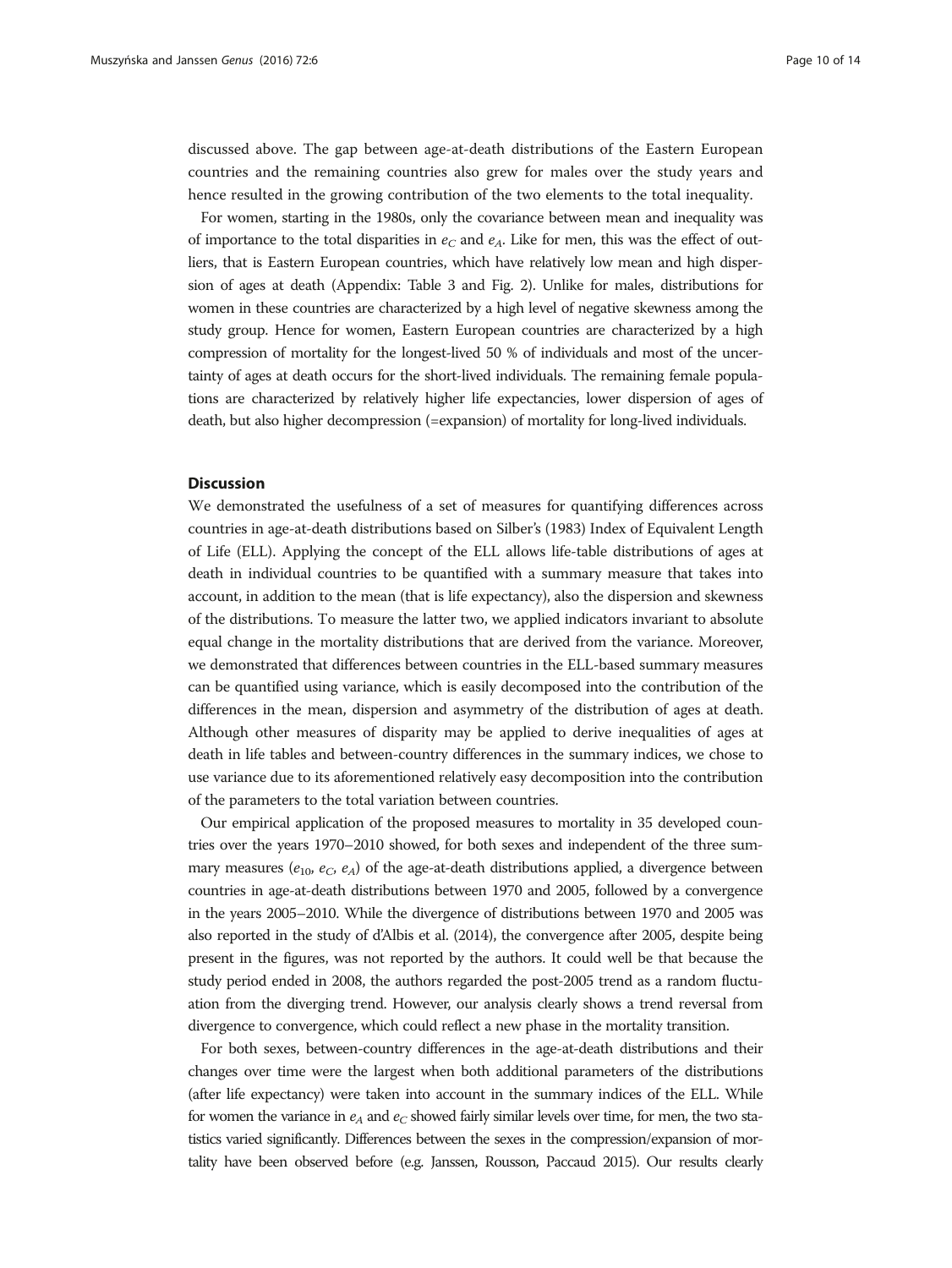suggest that for men it is actually essential to consider both dispersion and skewness in the summary measure of the age-at-death distributions when examining differences between countries.

When age-at-death distributions were summarized with the ELL (either by  $e_C$  or  $e_A$ ) and hence included more than one moment of the distribution, both differences in the mean and in the dispersion of life-table ages at death turned out to be important for the total variation between countries. Also the negative correlation between the two statistics proved important for the differences in the summary measures. This negative correlation between the two parameters, which indicates that countries with higher life expectancy were also characterized by lower dispersion of ages at death, was previously reported by Vaupel et al. ([2011](#page-13-0)) and d'Albis et al. [\(2014\)](#page-13-0).

Furthermore, the negative and high contribution of the covariance between mean and inequality and between mean and skewness to the differences between countries, observed for men since 1980, results from the existence of outliers. These outliers are countries of Eastern Europe, characterized by low mean, high dispersion and low skewness of ages at death. Ignoring skewness as one of the parameters summarizing the age-at-death distribution for males would therefore result in an underestimation of between-country differences among men in the countries and periods studied. For women, from the 1980s, only the covariance between mean and inequality was of importance to the total disparities in  $e_C$  and  $e_A$ . Like for men, for women, this is the effect of outliers, that is Eastern European countries, with relatively low mean and high dispersion of ages at death. Unlike for males, distributions for women in these countries are characterized by a high level of negative skewness among the study group. Hence, women in Eastern European countries are characterized by a high compression of mortality for the longest-lived 50 % of individuals and most of the uncertainty of ages at death occurs for the short-lived individuals. Women in the remaining countries have relatively higher life expectancies, lower dispersion of ages of death, but also higher expansion of mortality for long-lived individuals. The above clearly warrants the use of  $e_A$  instead of  $e_C$  to summarize variation between countries in the age-at-death distribution.

#### Conclusions

The empirical part of the study demonstrated that trends in the variation in the three summary measures of age-at-death distributions ( $e_{10}$ ,  $e_{C}$ ,  $e_{A}$ ) follow the same pattern. In addition, in the study of differences between distributions and their convergence/divergence over calendar time, the largest contributing factor is changes in between-country variation in life expectancies. These results might suggest that it is sufficient to summarize distributions in this type of studies with a single parameter, that is life expectancy. However, additional insights emerged from the comparison of variation in life expectancy and the two summary measures that take into account dispersion and asymmetry of the distribution. The empirical study showed that the covariance between life expectancy and the dispersion of ages at death contributed substantially to total differences between countries and to their convergence. Furthermore, for men, an additional effect of the symmetry of the age-atdeath distribution showed, warranting the use of the ELL-type index that also includes the skewness parameter. The proposed measures, based on the ELL, and the decomposition thus generate additional conclusions on the importance of the three parameters of age-atdeath distributions for total differences between countries, and reveal the true extent of these differences.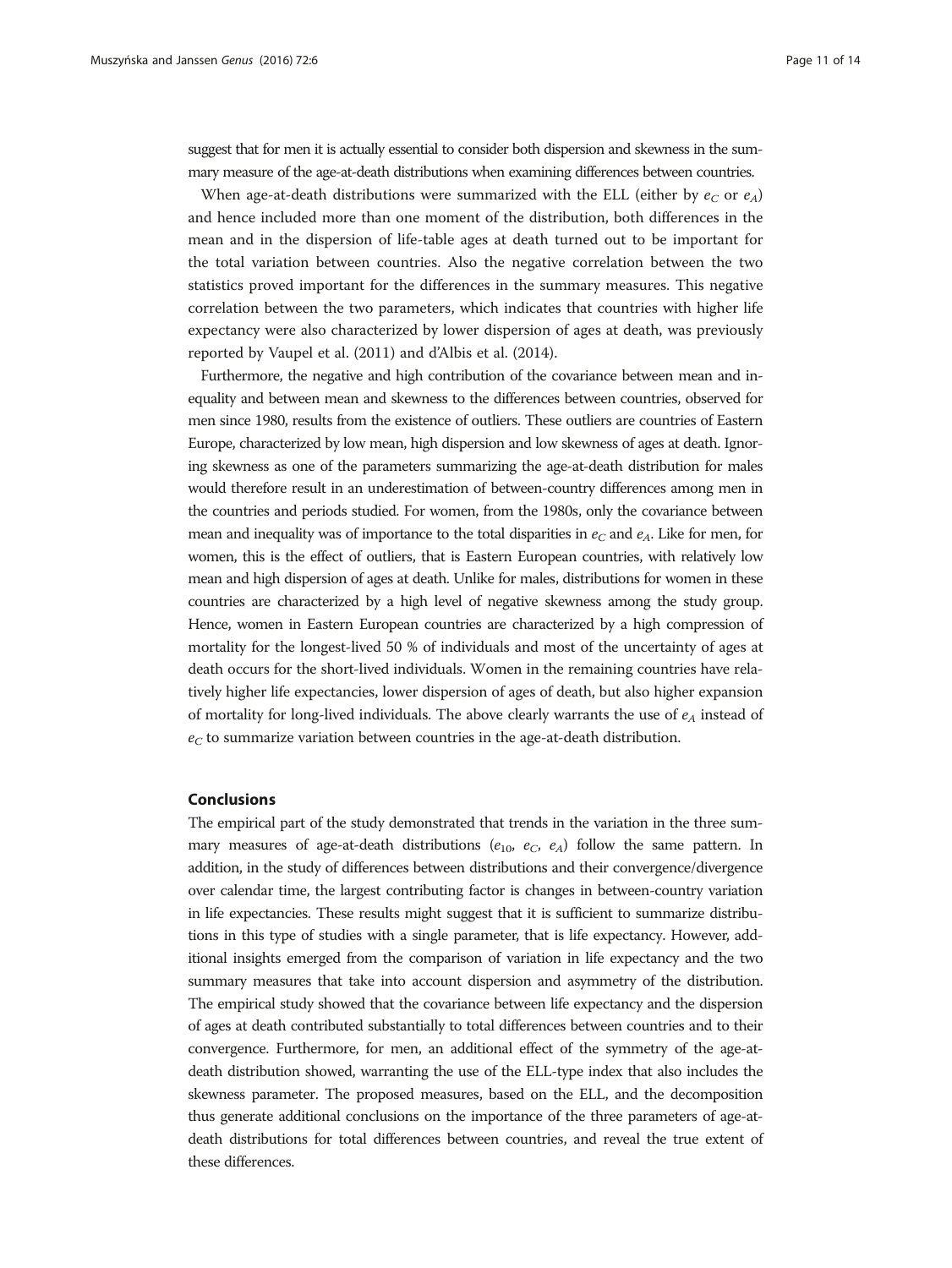#### <span id="page-11-0"></span>Appendix

|                                      | <b>Table 3</b> Parameters of the life-table age-at-death distributions and the summary measures ( $e_{10}$ , $e_G$ , $e_A$ ) in |
|--------------------------------------|---------------------------------------------------------------------------------------------------------------------------------|
| 35 developed countries, by sex, 2010 |                                                                                                                                 |
|                                      |                                                                                                                                 |

|                       | Females  |      |         |       |       | Males    |           |         |       |       |
|-----------------------|----------|------|---------|-------|-------|----------|-----------|---------|-------|-------|
|                       | $e_{10}$ | SD   | Α       | $e_C$ | $e_A$ | $e_{10}$ | <b>SD</b> | A       | $e_C$ | $e_A$ |
| Australia             | 74.1     | 12.3 | $-0.31$ | 61.8  | 57.9  | 69.7     | 13.8      | $-0.30$ | 55.9  | 51.7  |
| Austria               | 73.0     | 11.9 | $-0.31$ | 61.2  | 57.4  | 67.6     | 13.9      | $-0.28$ | 53.7  | 49.9  |
| Belarus               | 66.4     | 13.7 | $-0.27$ | 52.7  | 49.0  | 54.5     | 15.9      | $-0.14$ | 38.6  | 36.5  |
| Belgium               | 72.3     | 12.6 | $-0.31$ | 59.7  | 55.8  | 67.1     | 13.8      | $-0.28$ | 53.2  | 49.4  |
| Bulgaria              | 67.6     | 12.7 | $-0.30$ | 54.9  | 51.0  | 60.8     | 14.4      | $-0.21$ | 46.4  | 43.4  |
| Canada                | 73.4     | 13.0 | $-0.28$ | 60.4  | 56.7  | 69.0     | 14.0      | $-0.27$ | 55.0  | 51.2  |
| Czech Republic        | 70.6     | 12.0 | $-0.28$ | 58.6  | 55.1  | 64.5     | 13.8      | $-0.23$ | 50.7  | 47.6  |
| Denmark               | 71.7     | 12.3 | $-0.26$ | 59.4  | 56.2  | 67.5     | 13.3      | $-0.26$ | 54.3  | 50.9  |
| East Germany          | 72.6     | 12.0 | $-0.30$ | 60.6  | 57.0  | 66.9     | 13.8      | $-0.26$ | 53.0  | 49.5  |
| England and Wales     | 72.8     | 12.5 | $-0.28$ | 60.3  | 56.8  | 69.0     | 13.5      | $-0.28$ | 55.6  | 51.9  |
| Estonia               | 70.8     | 13.1 | $-0.31$ | 57.7  | 53.6  | 60.9     | 15.8      | $-0.19$ | 45.0  | 42.0  |
| Finland               | 72.9     | 12.4 | $-0.32$ | 60.5  | 56.5  | 66.3     | 14.7      | $-0.28$ | 51.6  | 47.4  |
| France                | 74.6     | 12.6 | $-0.33$ | 61.9  | 57.8  | 67.9     | 14.6      | $-0.28$ | 53.3  | 49.3  |
| Hungary               | 68.2     | 13.3 | $-0.25$ | 54.9  | 51.6  | 60.2     | 14.6      | $-0.14$ | 45.6  | 43.6  |
| Iceland               | 73.6     | 11.7 | $-0.30$ | 61.9  | 58.3  | 69.5     | 12.9      | $-0.33$ | 56.6  | 52.4  |
| Ireland               | 72.1     | 12.5 | $-0.27$ | 59.5  | 56.1  | 67.1     | 14.1      | $-0.28$ | 53.0  | 49.0  |
| Italy                 | 74.1     | 11.6 | $-0.30$ | 62.5  | 59.0  | 69.1     | 13.0      | $-0.28$ | 56.1  | 52.4  |
| Japan                 | 76.2     | 12.4 | $-0.32$ | 63.8  | 59.8  | 69.4     | 13.7      | $-0.27$ | 55.7  | 52.1  |
| Latvia                | 68.6     | 13.6 | $-0.28$ | 55.1  | 51.2  | 58.7     | 15.6      | $-0.17$ | 43.1  | 40.5  |
| Lithuania             | 69.0     | 13.8 | $-0.29$ | 55.2  | 51.1  | 58.0     | 16.5      | $-0.16$ | 41.5  | 38.9  |
| Luxembourg            | 72.7     | 11.9 | $-0.28$ | 60.8  | 57.5  | 67.8     | 13.1      | $-0.30$ | 54.7  | 50.7  |
| Netherlands           | 72.5     | 12.2 | $-0.29$ | 60.3  | 56.7  | 68.5     | 12.5      | $-0.26$ | 55.9  | 52.7  |
| New Zealand non-Maori | 73.0     | 12.3 | $-0.31$ | 60.7  | 56.9  | 69.1     | 13.7      | $-0.30$ | 55.4  | 51.2  |
| Norway                | 72.9     | 12.2 | $-0.30$ | 60.7  | 57.0  | 68.5     | 13.3      | $-0.29$ | 55.2  | 51.3  |
| Poland                | 69.9     | 12.8 | $-0.28$ | 57.2  | 53.6  | 61.5     | 15.2      | $-0.20$ | 46.4  | 43.4  |
| Portugal              | 72.3     | 12.0 | $-0.32$ | 60.4  | 56.5  | 66.3     | 14.2      | $-0.28$ | 52.2  | 48.1  |
| Russia                | 65.0     | 14.9 | $-0.28$ | 50.1  | 46.0  | 53.2     | 17.0      | $-0.14$ | 36.2  | 33.9  |
| Slovakia              | 69.0     | 12.3 | $-0.27$ | 56.7  | 53.5  | 61.5     | 14.2      | $-0.19$ | 47.3  | 44.5  |
| Spain                 | 74.4     | 11.6 | $-0.32$ | 62.8  | 59.1  | 68.4     | 13.6      | $-0.26$ | 54.7  | 51.2  |
| Sweden                | 73.4     | 11.8 | $-0.30$ | 61.6  | 58.0  | 69.5     | 12.8      | $-0.29$ | 56.8  | 53.0  |
| Switzerland           | 74.6     | 11.6 | $-0.32$ | 62.9  | 59.2  | 70.2     | 12.8      | $-0.29$ | 57.4  | 53.6  |
| Taiwan                | 72.3     | 12.8 | $-0.28$ | 59.5  | 55.9  | 66.2     | 15.4      | $-0.23$ | 50.8  | 47.2  |
| Ukraine               | 65.2     | 14.2 | $-0.28$ | 50.9  | 47.0  | 54.7     | 16.4      | $-0.15$ | 38.3  | 35.8  |
| <b>USA</b>            | 71.3     | 13.9 | $-0.28$ | 57.3  | 53.4  | 66.5     | 15.5      | $-0.28$ | 51.0  | 46.7  |
| West Germany          | 72.8     | 12.0 | $-0.30$ | 60.8  | 57.2  | 68.2     | 13.4      | $-0.26$ | 54.8  | 51.3  |
| Min                   | 65.0     | 11.6 | $-0.33$ | 50.1  | 46.0  | 53.2     | 12.5      | $-0.33$ | 36.2  | 33.9  |
| Max                   | 76.2     | 14.9 | $-0.25$ | 63.8  | 59.8  | 70.2     | 17.0      | $-0.14$ | 57.4  | 53.6  |
| Max-min               | 11.2     | 3.3  | 0.08    | 13.6  | 13.8  | 17.0     | 4.5       | 0.19    | 21.2  | 19.7  |
| Mean                  | 71.6     | 12.6 | $-0.29$ | 59.0  | 55.3  | 65.3     | 14.3      | $-0.25$ | 51.0  | 47.5  |

Source: Authors' estimations based on Human Mortality Database ([2014\)](#page-13-0)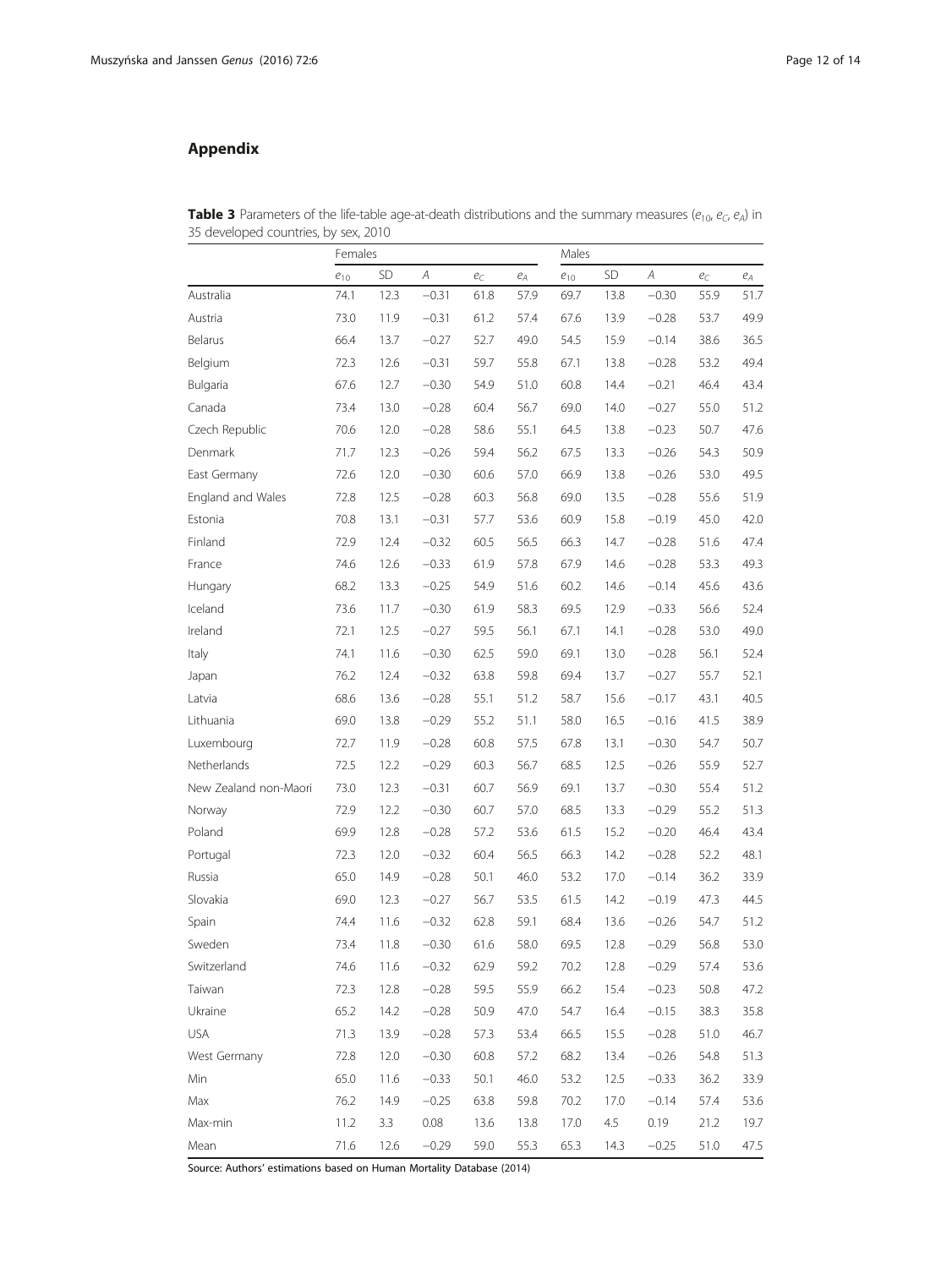